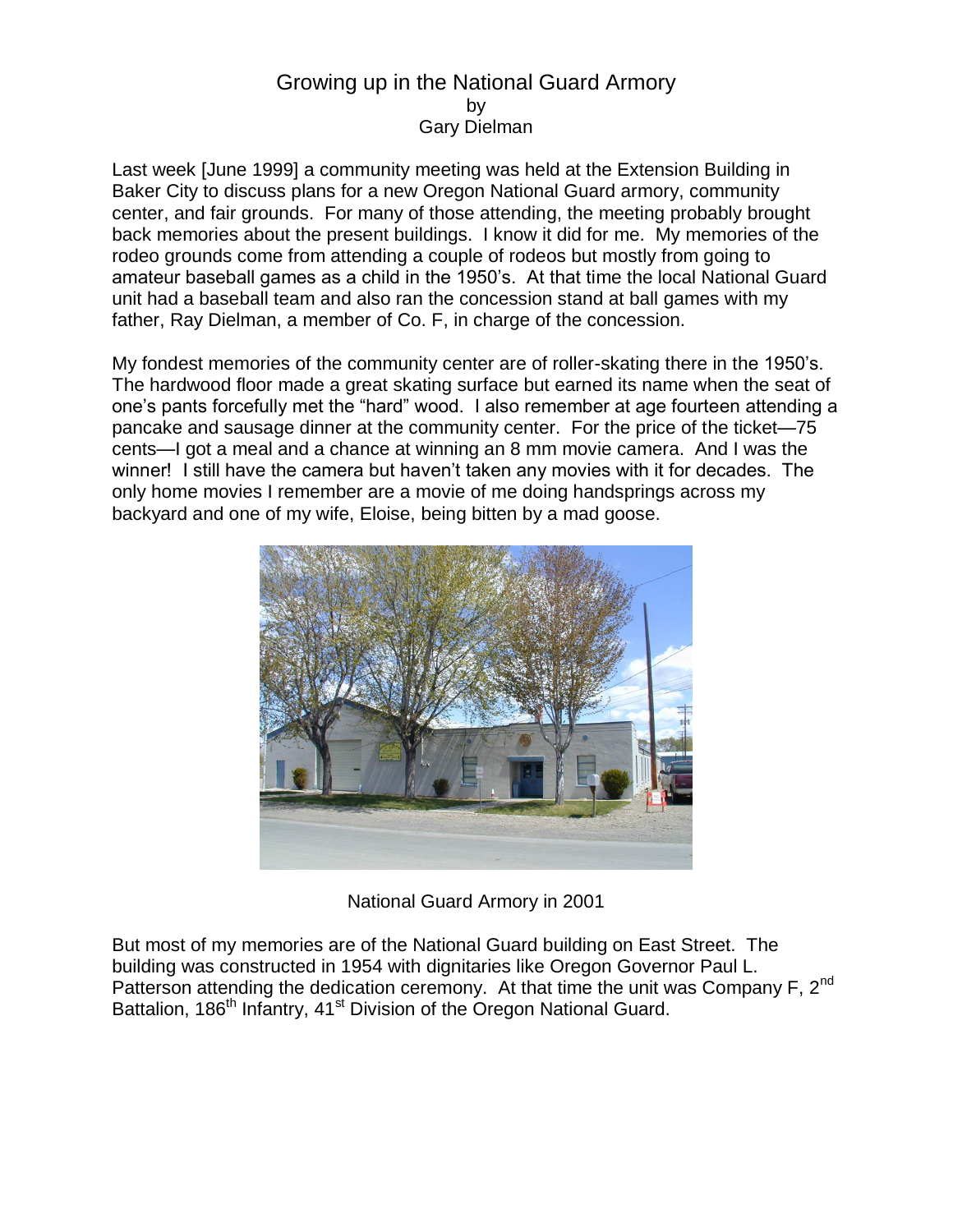When I joined the unit in June 1955, I was only 15 years old. My father, who was a part-time administrative officer for Co. F, recruited me and facilitated my getting in before the minimum age of 17. I'm sure the company commander knew I wasn't old enough, but in those days commander's were under a lot of pressure to get their companies up to strength, so turned a blind eye to the age requirement.



2002 Demolition of the Community Center

Since my father, a veteran of World War II, had joined the local unit in 1947, when I was just seven years old, my contact with the National Guard goes back long before I joined Co. F. Before the present armory was built in 1954, the unit operated out of the old Natatorium, now home to the Oregon Trail Regional Museum. I remember the quarters there being very dark and dingy. To me it was a little creepy.

After the unit moved into the new building on East Street, my father hired me at age fourteen to do some of the janitorial work, which mainly consisted of sweeping up and cleaning the toilets. My favorite job was running the buffing machine. The trick with that machine was balance. Tilt it forward it went right, tilt if back it went left. Tilt too far and the machine ran away with you.

Since I had access to the building during times when it was closed, I had at my disposal some great recreational facilities. For example, there was a basketball court. The hoop was at the west end of the drill hall entry way, but low ceiling height didn't allow for high arching shoots. I also had use of the rifle range located in the southwest corner of the drill hall. As I remember, it was composed of a large, thick iron plate tilted at an angle to deflect the bullets into sand. Also available was a ping pong table in the room in the southeast corner of the building.

During my senior year in high school (1956-57), Co. F conducted a very successful recruitment campaign that enlisted many of my classmates, like Bill Pollock, Darrell Jones, Gary Moser (my brother-in-law to be), Murray Stookey, Larry Taylor, Orin